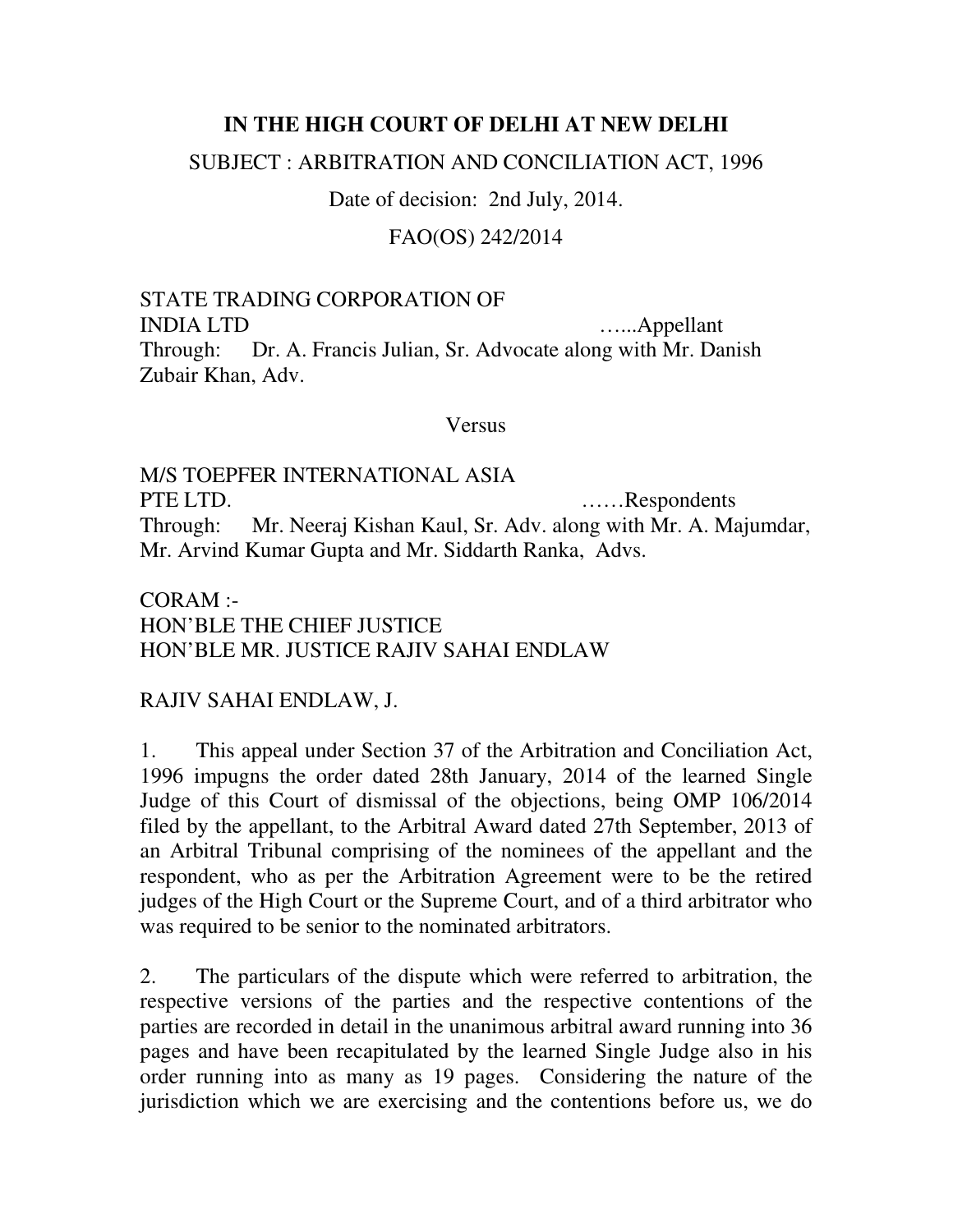not feel the need to reiterate the same. Suffice it will be to state that the appellant bought Yellow Peas from the respondent, a company incorporated under the laws of Singapore and the dispute was qua the liability for demurrage levied for delay in unloading of the goods shipped by the respondent from Canada to the appellant at Vishakhapatnam. The Arbitral Tribunal held the respondent entitled to demurrage for 53 days 12 hours and 47 minutes amounting to USD 1,070,652.78 from the appellant and also awarded interest at the rate of 6% per annum against the appellant, from the date of notice i.e. 12th October, 2010 till the actual realization of the award amount. The counter claim of the appellant, of having earned a dispatch of 14 minutes for which the appellant claimed to be entitled to USD 5,833.33 from the respondent was dismissed. The respondent was also awarded cost of arbitration.

3. The challenge by the appellant to the award before the learned Single Judge was on the ground of the interpretation by the Arbitral Tribunal of the terms of the contract, relating to lay time and demurrage, being based on the principle/ practice applicable to charter party disputes when it should have been based on the law applicable to the sale of goods and contracts.

4. The learned Single Judge has held:

i. That the appellant has failed to show as to how the award could be said to be opposed to public policy of India, as interpreted by the Supreme court in ONGC Ltd. vs. Saw Pipes Ltd. (2003) 5 SCC 705;

ii. that the tribunal had dealt at length with each and every of the appellant's contentions, even though raised for the first time at the stage of final hearing, and rejected them on merits by giving reasons;

iii. that even the commentaries, being The Law of Demurrage by Hugo Tiberg (4th edition), and Benjamin, Sale of Goods (4th edition) relied upon by the appellant were found to be supporting the contentions of the respondent, rather than of the appellant;

iv. the Arbitral Tribunal had applied its mind to the pleadings, the evidence adduced before it and the terms of the contract and the court would not reappraise the matter as if it were an appeal;

v. interpretation of a term of the contract is a matter within the jurisdiction of the tribunal - it may be capable of two possible views, but if the view taken by the Arbitral Tribunal is a plausible view, though not the only correct view, it would prevail and the court cannot substitute it with its own interpretation;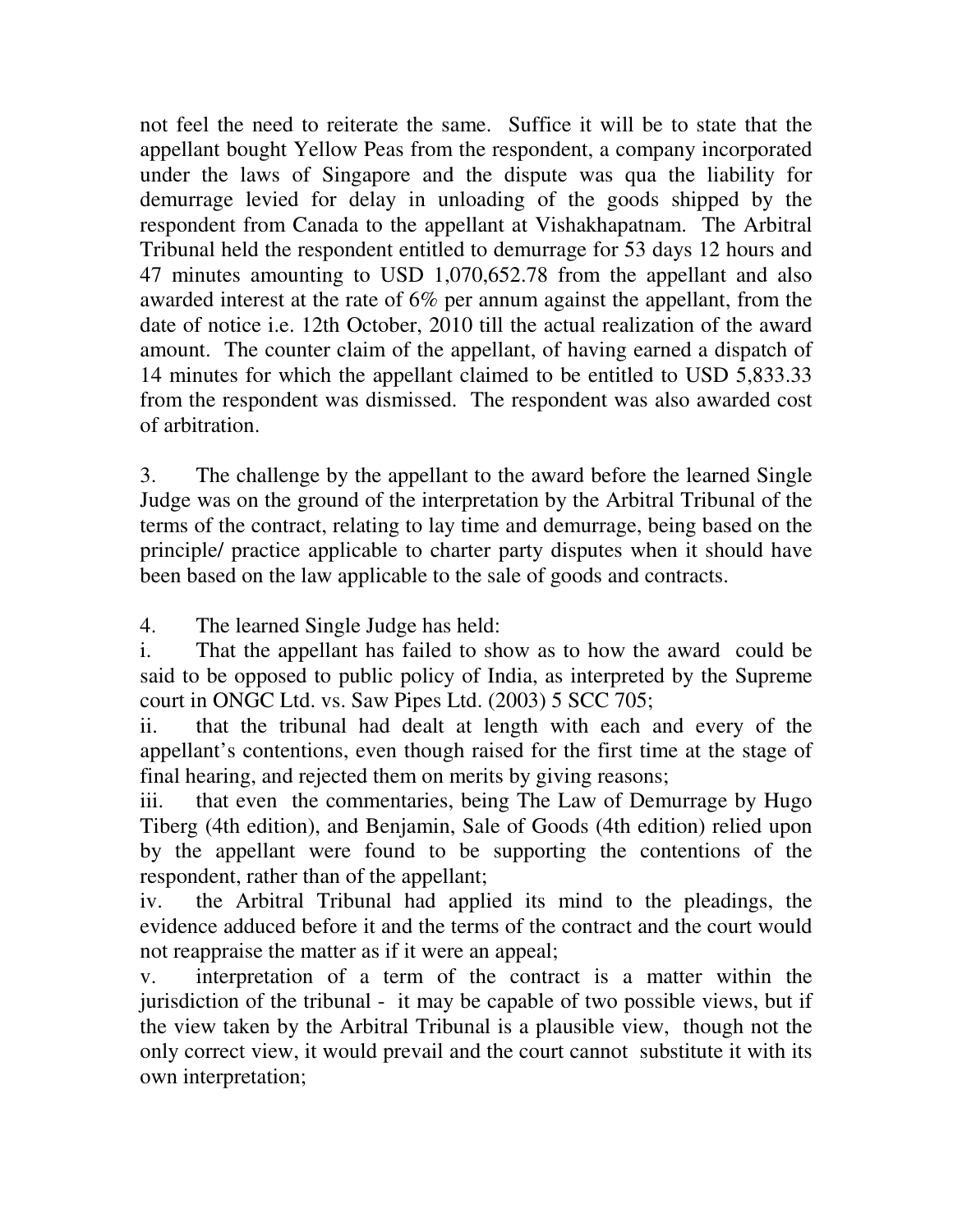vi. the arbitral awards can be interfered by the court, only if the findings therein are totally perverse or based on a wrong proposition of Law;

vii. in the present case, there was no patent error in the reasons/findings given by the Arbitral Tribunal in rejecting the appellant's contentions and in disallowing the application of the appellant for filing of amended written statement as the matter was entirely in the domain of the Arbitral Tribunal and there was no vested right in the appellant to insist upon the amended written statement being taken on record;

viii. the Arbitral Tribunal is the final Arbiter of facts.

5. The challenge in this appeal is on the ground that the learned Single Judge ignored that the interpretation of the contract between the parties given by the Arbitral Tribunal is contrary to the express terms and conditions thereof and the Arbitral Tribunal has given a meaning to the terms and conditions which is not contemplated in the contract. The senior counsel for the appellant thus wants us to read the contract between the parties, particularly the clauses relating to demurrage, and then to judge whether the interpretation thereof by the Arbitral Tribunal is correct or not.

6. In our view, the interpretation in Saw Pipes Ltd. supra of the ground in Section 34 of the Act for setting aside of the arbitral award, for the reason of the same being in conflict with the public policy of India, would not permit setting aside, in the aforesaid facts. A Section 34 proceeding, which in essence is the remedy of annulment, cannot be used by one party to convert the same into a remedy of appeal. In our view, mere erroneous/wrong finding of fact by the Arbitral Tribunal or even an erroneous interpretation of documents/evidence, is non-interferable under Section 34 and if such interference is done by the Court, the same will set at naught the whole purpose of amendment of the Arbitration Act.

7. Arbitration is intended to be a faster and less expensive alternative to the courts. If this is one's motivation and expectation, then the finality of the arbitral award is very important. The remedy provided in Section 34 against an arbitral award is in no sense an appeal. The legislative intent in Section 34 was to make the result of the annulment procedure prescribed therein potentially different from that in an appeal. In appeal, the decision under review not only may be confirmed, but may also be modified. In annulment, on the other hand, the decision under review may either be invalidated in whole or in part or be left to stand if the plea for annulment is rejected. Annulment operates to negate a decision, in whole or in part,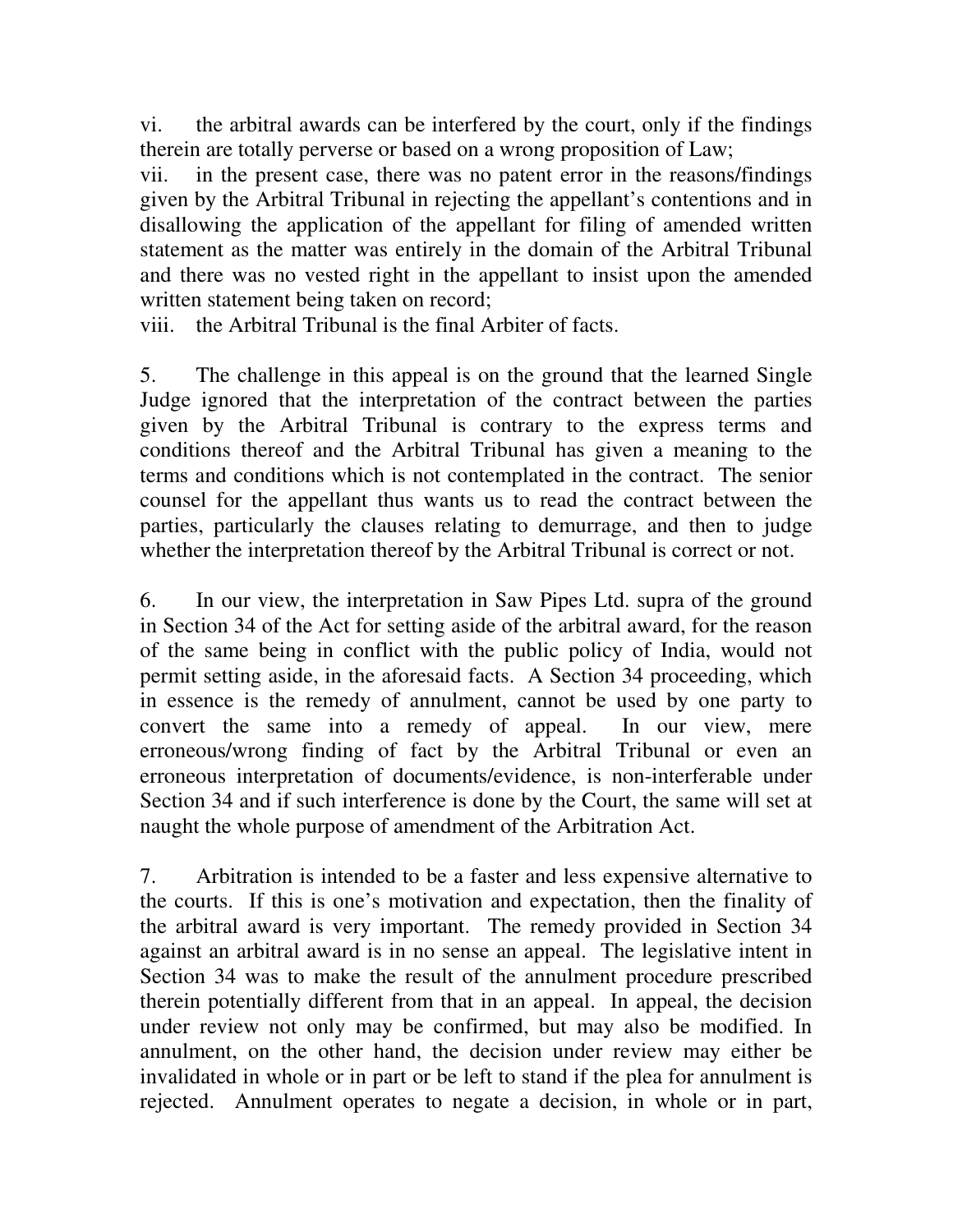thereby depriving the portion negated of legal force and returning the parties, as to that portion, to their original litigating positions. Annulment can void, while appeal can modify. Section 34 is found to provide for annulment only on the grounds affecting legitimacy of the process of decision as distinct from substantive correctness of the contents of the decision. A remedy of appeal focuses upon both legitimacy of the process of decision and the substantive correctness of the decision. Annulment, in the case of arbitration focuses not on the correctness of decision but rather more narrowly considers whether, regardless of errors in application of law or determination of facts, the decision resulted from a legitimate process.

8. In the case of arbitration, the parties through their agreement create an entirely different situation because regardless of how complex or simple a dispute resolution mechanism they create, they almost always agree that the resultant award will be final and binding upon them. In other words, regardless of whether there are errors of application of law or ascertainment of fact, the parties agree that the award will be regarded as substantively correct. Yet, although the content of the award is thus final, parties may still challenge the legitimacy of the decision-making process leading to the award. In essence, parties are always free to argue that they are not bound by a given "award" because what was labeled an award is the result of an illegitimate process of decision.

9. This is the core of the notion of annulment in arbitration. In a sense, annulment is all that doctrinally survives the parties' agreement to regard the award as final and binding. Given the agreement of the parties, annulment requires a challenge to the legitimacy of the process of decision, rather than the substantive correctness of the award.

10. Joseph Raz in his paper "The Politics of the Rule of Law" has opined that the function of the rule of law is to facilitate the integration of a particular piece of legislation with the underlying doctrines of the legal system; the authority of the courts to harness legislation to legal doctrine arises neither from their superior wisdom nor from any superior law of which they are the custodians; it arises out of the need to bring legislation in line with doctrine. The courts ensure coherence of purpose of law, ensuring that its different parts do not fight each other. The learned author has further observed that a law which is incoherent in purpose serves none of its inconsistent purposes very well. Purposes conflict if due to contingencies of life serving one will in some cases retard the other. The second basis for the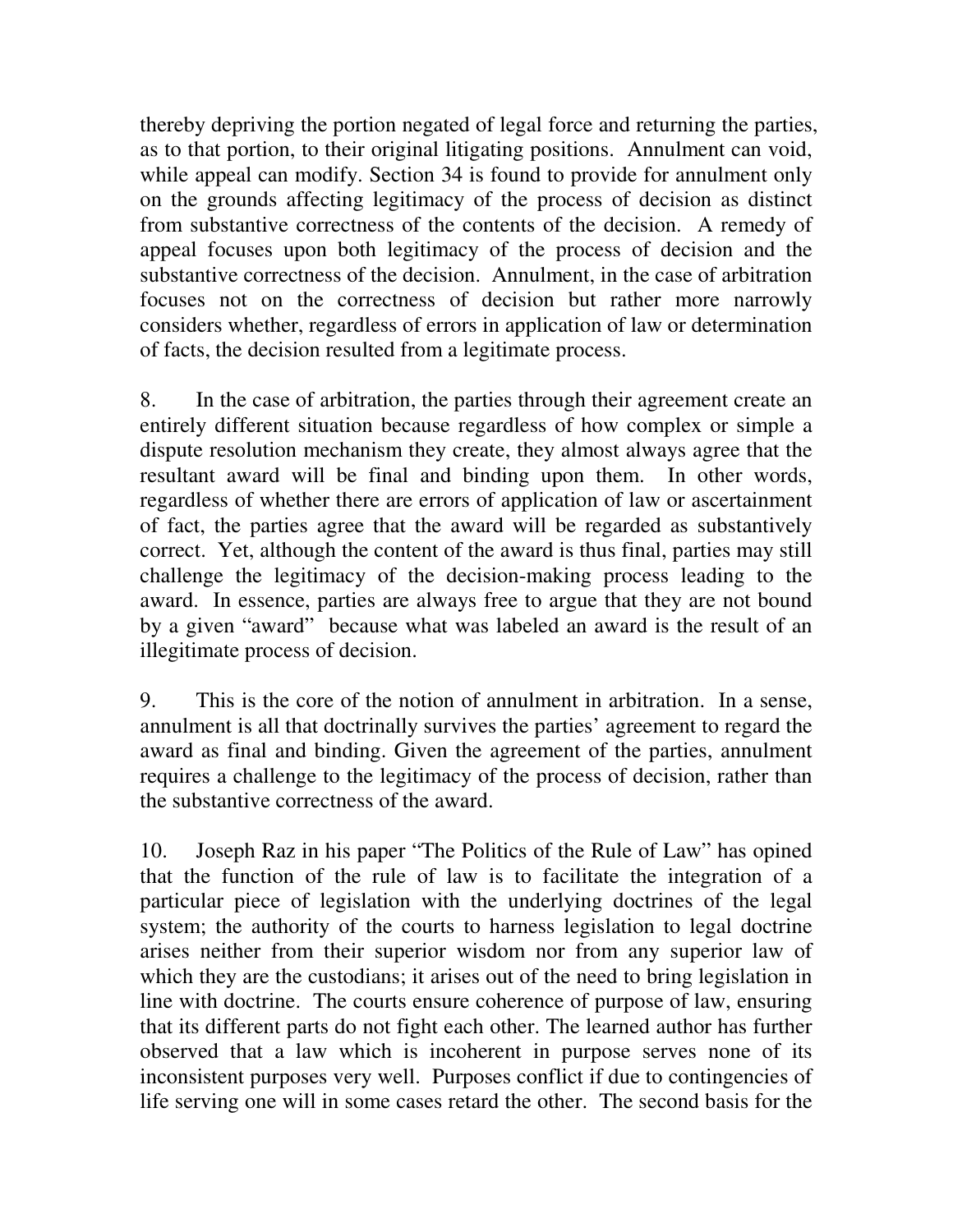authority of the courts to integrate legislation with doctrine is the need to mix the fruits of long established traditions with the urgencies of short term exigencies. In ensuring the coherence of law, the courts are expected to ensure the effectiveness of the democratic rule. In giving weight to the preservation of long established doctrines i.e., the traditions, they protect the long term interest of the people from being swamped by the short term. We have taken the liberty to quote from the aforesaid paper since the courts are being repeatedly called upon to adjudicate on the various provisions of the re-enacted arbitration law. From the various pronouncements in the last about 18 years since re-enactment, it appears that the danger of interpreting the new Act in a manner doing away with the whole object/purpose of reenactment is imminent. The courts continue to be inundated till date, in spite of repeal of the old Act 18 years ago, with cases thereunder also, particularly of challenge to the arbitral award. Provisions of the old and the new Act relating to inference with the arbitral award are vastly different. However, when the courts, in the same day are wrestling with a matter concerning arbitral award under the old Act and with that under the new Act, the chances of culling out the huge difference between the two are minimal. It is not to be forgotten that the courts deal with and rule on disputes where monies and properties of real persons are at stake. The courts do not decide in abstract. Thus, when in one case the courts interfere with the arbitral award for the reason of the same not rendering to the litigant what the courts would have granted to him, the courts find it difficult in the very next case, though under the new Act, to apply different parameters.

11. Arbitration under the 1940 Act could not achieve the savings in time and money for which it was enacted and had merely become a first step in lengthy litigation. Reference in this regard can be made to para 35 of Bharat Aluminium Company Vs. Kaiser Aluminium Technical Services Inc. (2012) 9 SCC 552. It was to get over the said malady that the law was sought to be overhauled. While under the old Act, the award was unenforceable till made rule of the court and for which it had to pass various tests as laid down therein and general power/authority was vested in the court to modify the award, all this was removed in the new Act. The new Act not only made the award executable as a decree after the time for preferring objection with respect thereto had expired and without requiring it to be necessarily made rule of the court but also did away with condonation of delay in filing the said objections. The reason/purpose being expediency. The grounds on which the objections could be filed are also such which if made out, the only consequence thereof could be setting aside of the award. It is for this reason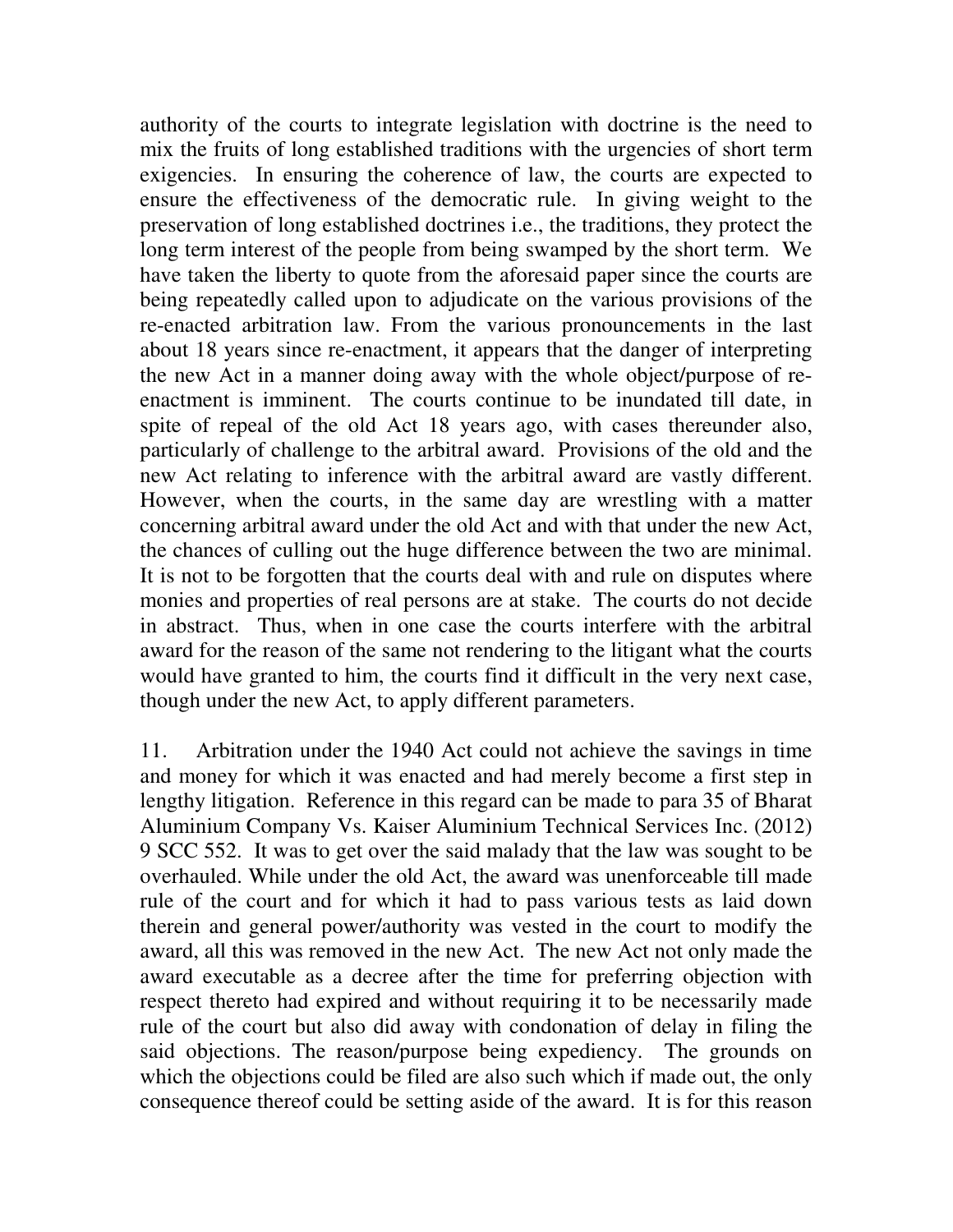that under new Act there is no power to the court to modify the award or to remit the award etc. as under the old Act. A perusal of the various grounds enunciated in Section 34 will show that the same are procedural in nature i.e., concerning legitimacy of the process of decision. While doing so, the ground, of the award being in conflict with Public Policy of India, was also incorporated. However the juxtaposition of Section  $34(2)(b)(ii)$  shows that the reference to 'Public Policy' is also in relation to fraud or corruption in the making of the award. The new Act was being understood so [see Konkan Railway Corporation Ltd. Vs. Mehul Construction Co. (2000) 7 SCC 201 (para 4 and which has not been set aside in S.B.P. & Co. Vs. Patel Engineering Ltd. (2005) 8 SCC 618)] till the Supreme Court in Saw Pipes Ltd. (supra) held that the phrase 'Public Policy of India' is required to be given wider meaning and if the award on the face of it is patently in violation of statutory provisions, it cannot be said to be in public interest and such award/judgment/decision is likely to adversely affect the administration of justice. In para 37 of the judgment it was held that award could be set aside if it is contrary to fundamental policy of Indian Law or the interest of India or justice or morality or if it is patently illegal. A rider was however put that illegality must go to the root of the matter and if the illegality is of trivial nature it cannot be held that the award is against the public policy. Yet another test laid down is of the award being so unfair and unreasonable that it shakes the conscience of the court.

12. The courts have thereafter been inundated with challenges to the award. The objections to the award are drafted like appeals to the courts; grounds are urged to show each and every finding of the arbitrator to be either contrary to the record or to the law and thus pleaded to be against the Public Policy of India. As aforesaid, the courts are vested with a difficult task of simultaneously dealing with such objections under two diverse provisions and which has led to the courts in some instances dealing with awards under the new Act on the parameters under the old Act.

13. The result is that the goal of re-enactment has been missed.

14. The re-enactment was not only to achieve savings in time and prevent arbitration from merely becoming the first step in lengthy litigation but also in consonance with the international treaties and commitments of this country thereto. Since the enactment of the 1940 Act, the international barriers had disappeared and the volume of international trade had grown phenomenally. The new Act was modeled on the model law of international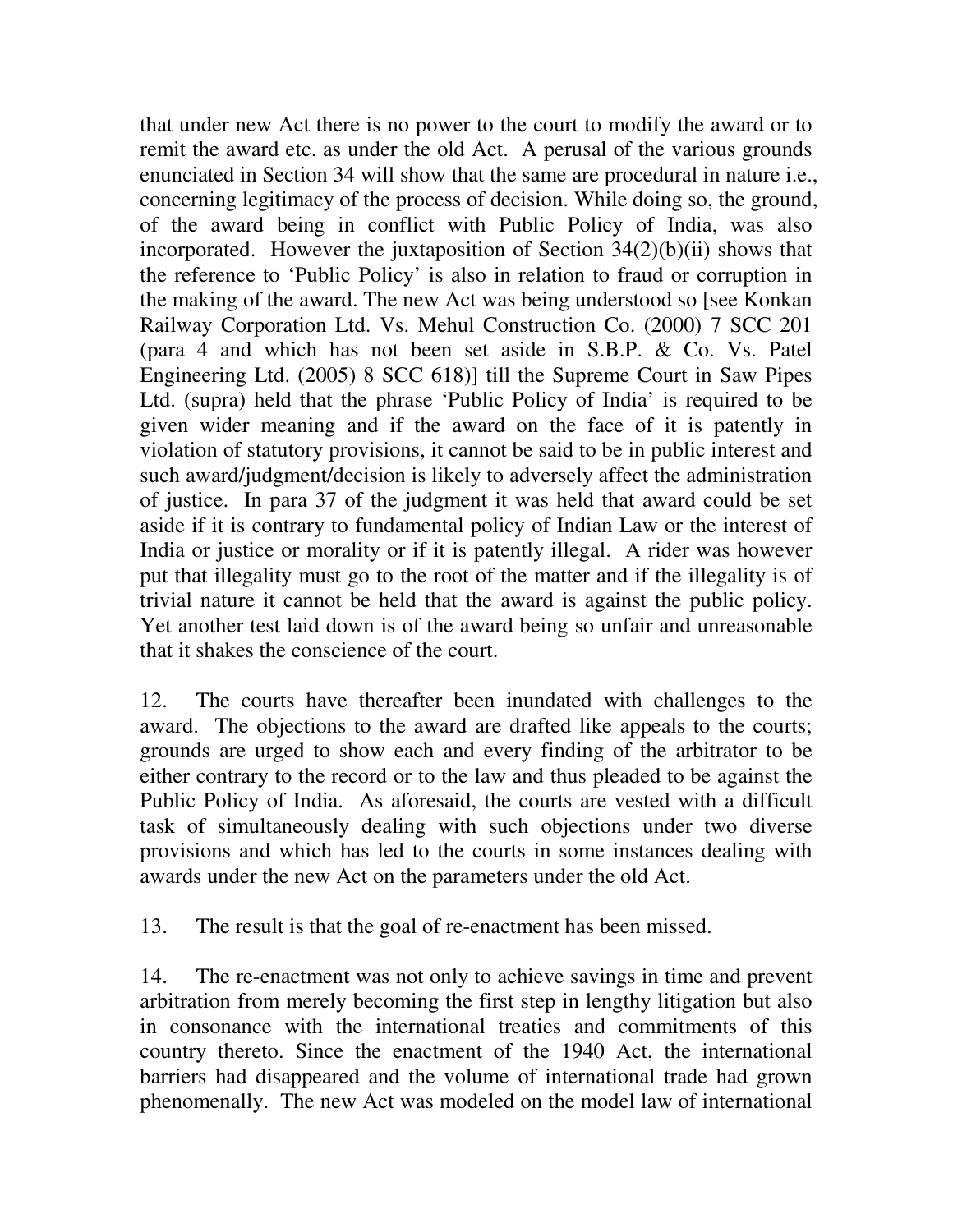commercial arbitration of the United Nations Commission on International Trade Law (UNICTRAL). It was enacted to make it more responsive to contemporary requirements. The process of economic liberalization had brought huge foreign investment in India. Such foreign investment was hesitant, owing to there being no effective mode of settlement of domestic and international disputes. It was with such lofty ideals and with a view to attract foreign investment that the re-enactment was done. If the courts are to, notwithstanding such re-enactment, deal with the arbitration matters as under the old Act it would be a breach of the commitment made under the treaties on international trade.

15. Applying the aforesaid test, we are afraid, the arguments of the senior counsel for the appellant are beyond the scope of Section 34.

16. The senior counsel for the respondent has in this regard rightly argued that the scope of appeal under Section 37 is even more restricted. It has been so held by the Division Benches of this Court in Thyssen Krupp Werkstoffe Vs. Steel Authority of India MANU/DE/1853/2011 and Shree Vinayak Cement Clearing Agency Vs. Cement Corporation of India 147 (2007) DLT 385. It is also the contention of the senior counsel for the respondent that the argument made by the appellant before the learned Single Judge and being made before this Court, that the particular clause in the contract is a contract of indemnification, was not even raised before the Arbitral Tribunal and did not form the ground in the OMP filed under Section 34 of the Act and was raised for the first time in the arguments.

17. The Supreme Court in Rashtriya Ispat Nigam Ltd. Vs. Dewan Chand Ram Saran (2012) 5 SCC 306 refused to set aside an arbitral award, under the 1996 Act on the ground that the view taken by the Arbitral Tribunal was against the terms of the contract and held that it could not be said that the Arbitral Tribunal had travelled outside its jurisdiction and the Court could not substitute its view in place of the interpretation accepted by the Arbitral Tribunal. It was reiterated that the Arbitral Tribunal is legitimately entitled to take the view which it holds to be correct one after considering the material before it and after interpreting the provisions of the Agreement and if the Arbitral Tribunal does so, its decision has to be accepted as final and binding. Reliance in this regard was placed on Sumitomo Heavy Industries Ltd. Vs. ONGC Ltd. (2010) 11 SCC 296 and on Kwality MFG. Corporation Vs. Central Warehousing Corporation (2009) 5 SCC 142. Similarly, in P.R. Shah, Shares & Stock Broker (P) Ltd. V. B.H.H.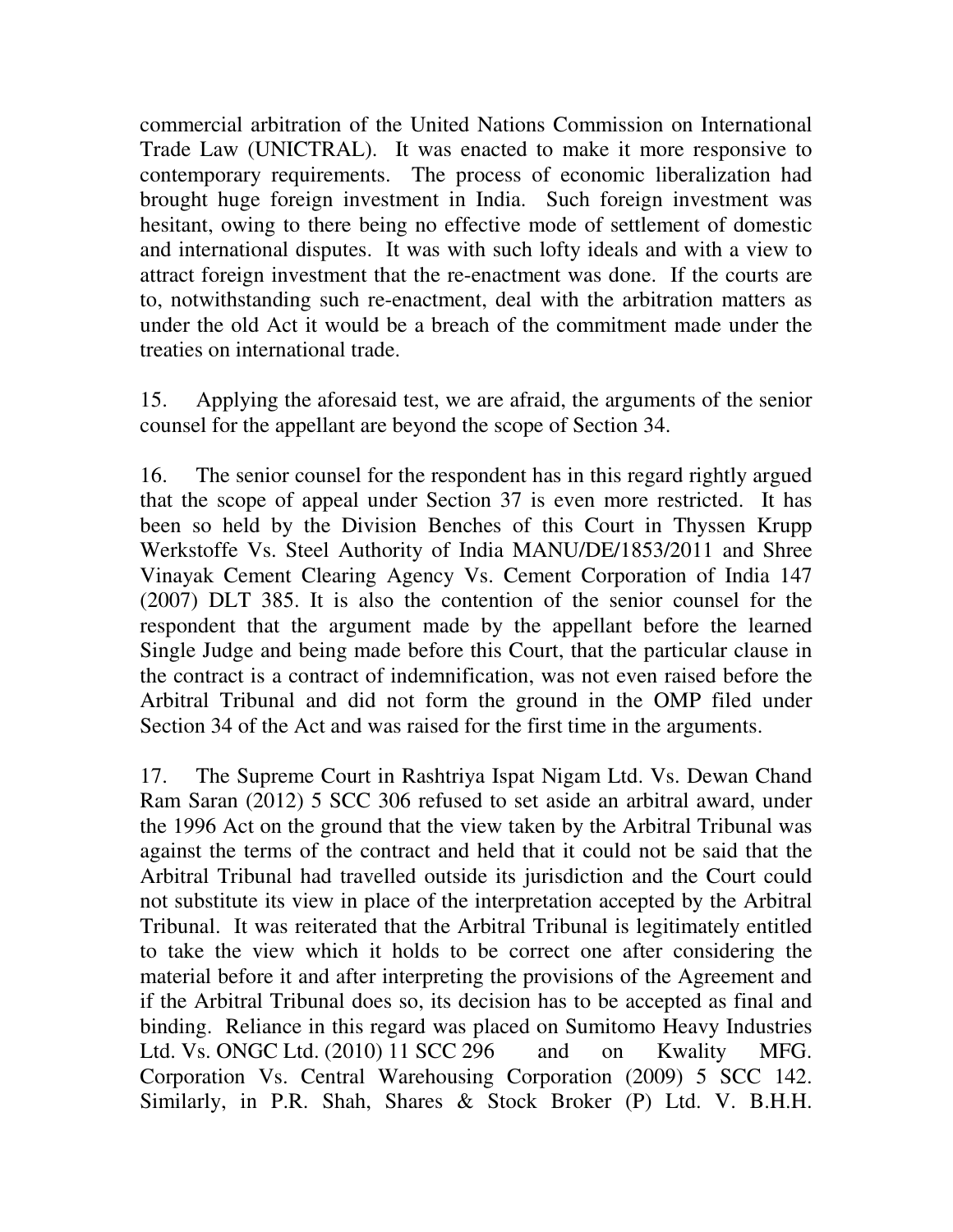Securities (P) Ltd. (2012) 1 SCC 594 it was held that a Court does not sit in appeal over the award of an Arbitral Tribunal by reassessing or reappreciating evidence and an award can be challenged only under the grounds mentioned in Section 34(2) and in the absence of any such ground it is not possible to reexamine the facts to find out whether a different decision can be arrived at. A Division Bench of this Court also recently in National Highways Authority of India Vs. M/s. Lanco Infratech Ltd. MANU/DE/0609/2014 held that an interpretation placed on the contract is a matter within the jurisdiction of the Arbitral Tribunal and even if an error exists, this is an error of fact within jurisdiction, which cannot be reappreciated by the Court under Section 34 of the Act. The Supreme Court in Steel Authority of India Ltd. Vs. Gupta Brother Steel Tubes Ltd. (2009) 10 SCC 63 even while dealing with a challenge to an arbitral award under the 1940 Act reiterated that an error by the Arbitrator relatable to interpretation of contract is an error within his jurisdiction and is not an error on the face of the award and is not amenable to correction by the Courts. It was further held that the legal position is no more res integra that the Arbitrator having been made the final Arbiter of resolution of dispute between the parties, the award is not open to challenge on the ground that Arbitrator has reached at a wrong conclusion.

18. If we were to start analyzing the contract between the parties and interpreting the terms and conditions thereof and which will necessarily have to be in the light of the contemporaneous conduct of the parties, it will be nothing else than sitting in appeal over the arbitral award and which is not permissible.

19. Resultantly, there is no merit in the appeal which is dismissed with the costs of Rs.20,000/- payable to the respondent alongwith the awarded amount.

 Sd/- RAJIV SAHAI ENDLAW, J.

 Sd/- CHIEF JUSTICE